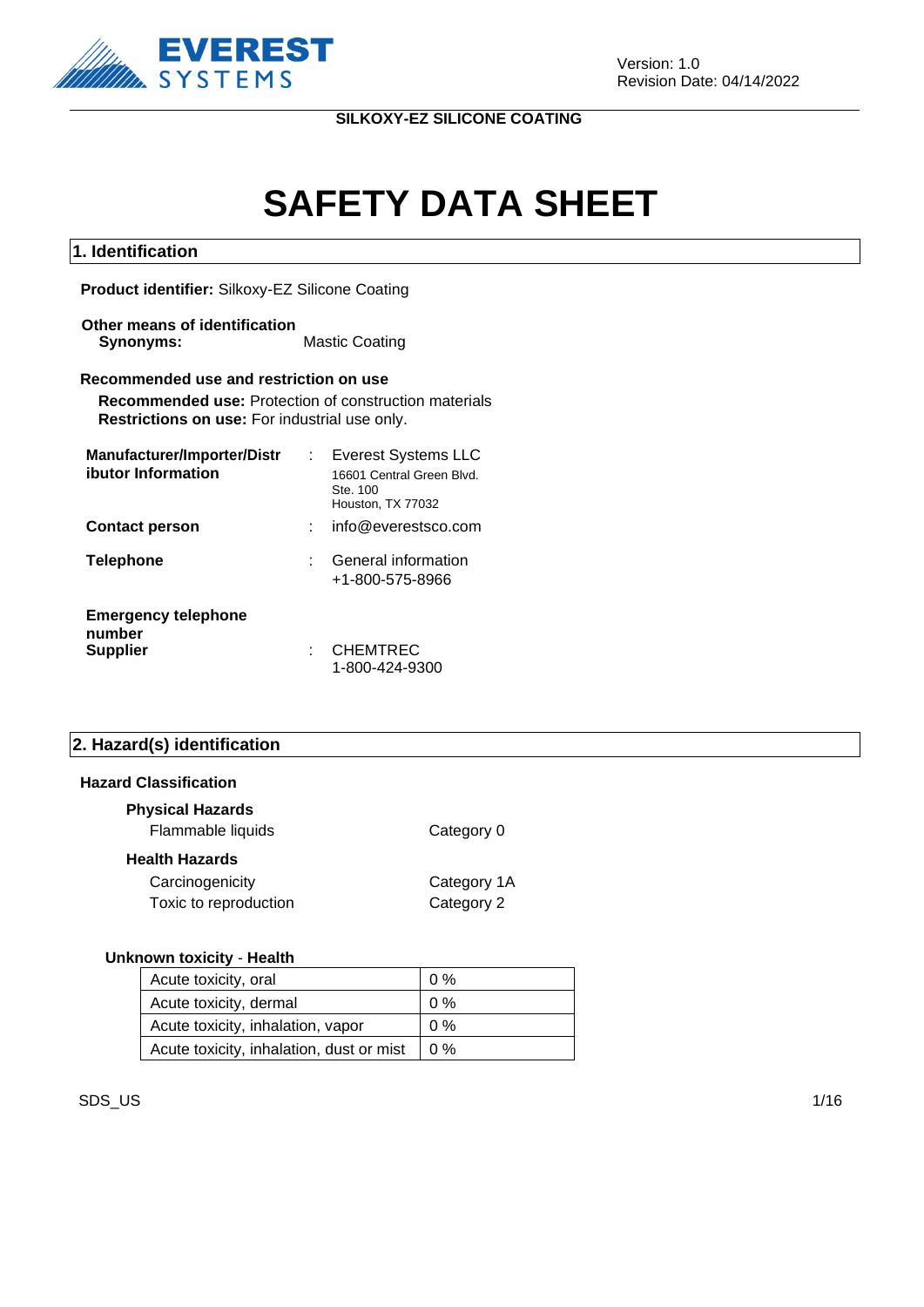

**Label Elements**

**Hazard Symbol:**



**Substance(s) formed under the conditions of use:** Generates methanol during cure.

**3. Composition/information on ingredients**

 $\mathsf{SDS}\_\mathsf{U}\mathsf{S}$  2/16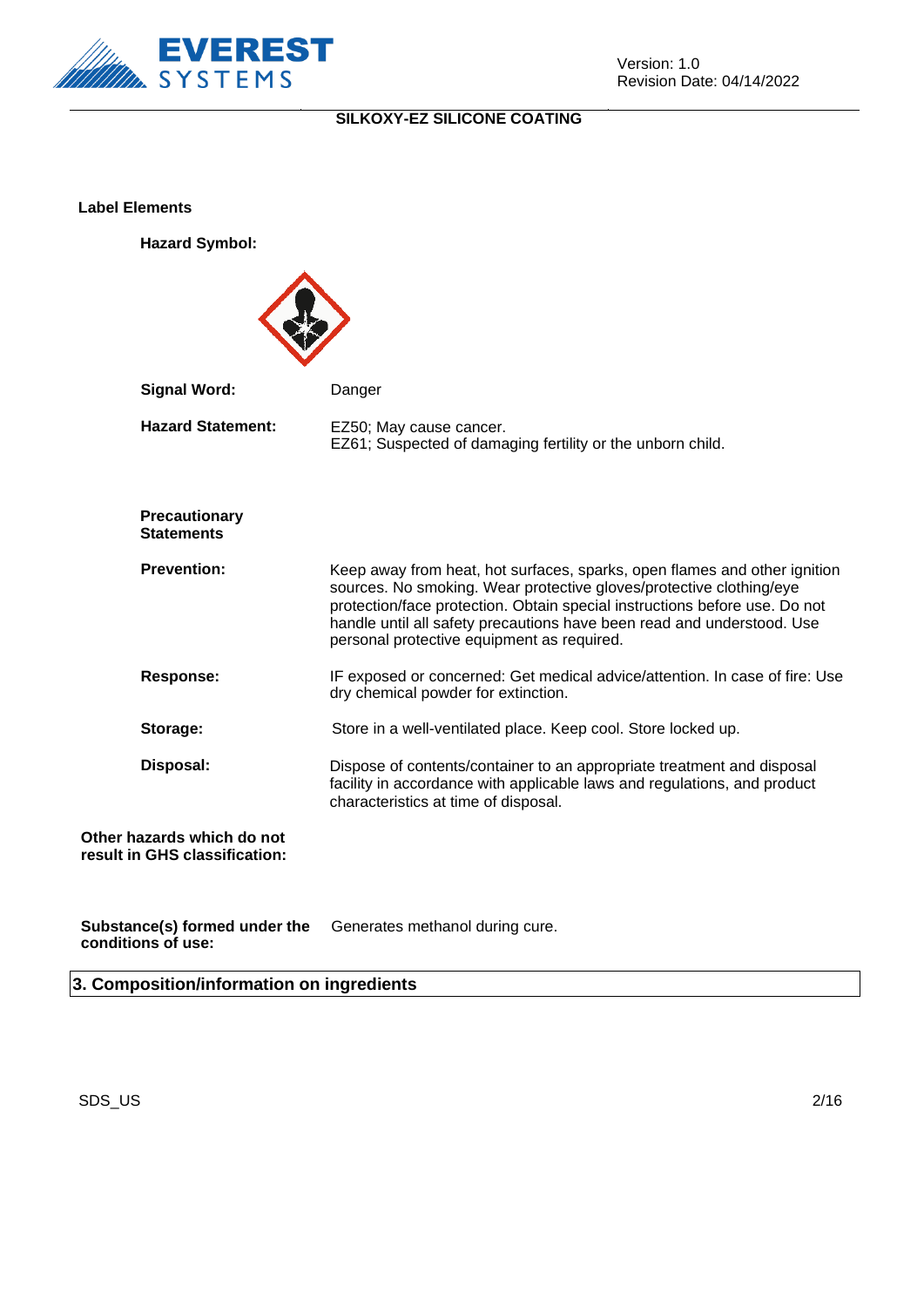#### **Mixtures**

| <b>Chemical Identity</b>                         | <b>CAS number</b> | Content in percent (%)*                                                                                                           | <b>Notes</b>                                            |
|--------------------------------------------------|-------------------|-----------------------------------------------------------------------------------------------------------------------------------|---------------------------------------------------------|
| (1) Calcium Carbonate                            | 471-34-1          | $20 - 50\%$                                                                                                                       | # This substance<br>has workplace<br>exposure limit(s). |
| Titanium, Bis(ethyl<br>acetoacetato)-diispropoxy | 27858-32-8        | $1 - 5\%$                                                                                                                         | No data available.                                      |
| Octadecanoic acid                                | $57-11-4$         | $1 - 5\%$                                                                                                                         | # This substance<br>has workplace<br>exposure limit(s). |
| (1) QUARTZ                                       | 14808-60-7        | $0.1 - 1\%$                                                                                                                       | # This substance<br>has workplace<br>exposure limit(s). |
| Octamethylcyclotetrasiloxane                     | 556-67-2          | $0.1 - 1\%$<br>* All conceptrations are persont by weight upleas ingradient is a gas. Cas conceptrations are in persont by valume | No data available.                                      |

All concentrations are percent by weight unless ingredient is a gas. Gas concentrations are in percent by volume.

#### **4. First-aid measures**

| <b>General information:</b>                                            | No action shall be taken involving any personal risk or without suitable<br>training.                                                                                     |  |  |
|------------------------------------------------------------------------|---------------------------------------------------------------------------------------------------------------------------------------------------------------------------|--|--|
| Ingestion:                                                             | If swallowed, do NOT induce vomiting. Give a glass of water.                                                                                                              |  |  |
| Inhalation:                                                            | If inhaled, remove to fresh air. If not breathing give artificial respiration<br>using a barrier device. If breathing is difficult give oxygen. Get medical<br>attention. |  |  |
| <b>Skin Contact:</b>                                                   | Wash contaminated clothing before reuse. In case of contact, immediately<br>flush skin with plenty of soap and water for at least 15 minutes. Get medical<br>attention.   |  |  |
| Eye contact:                                                           | In case of contact with eyes, rinse immediately with plenty of water and<br>seek medical advice.                                                                          |  |  |
| Most important symptoms/effects, acute and delayed                     |                                                                                                                                                                           |  |  |
| Symptoms:                                                              | No data available.                                                                                                                                                        |  |  |
| Hazards:                                                               | No data available.                                                                                                                                                        |  |  |
| Indication of immediate medical attention and special treatment needed |                                                                                                                                                                           |  |  |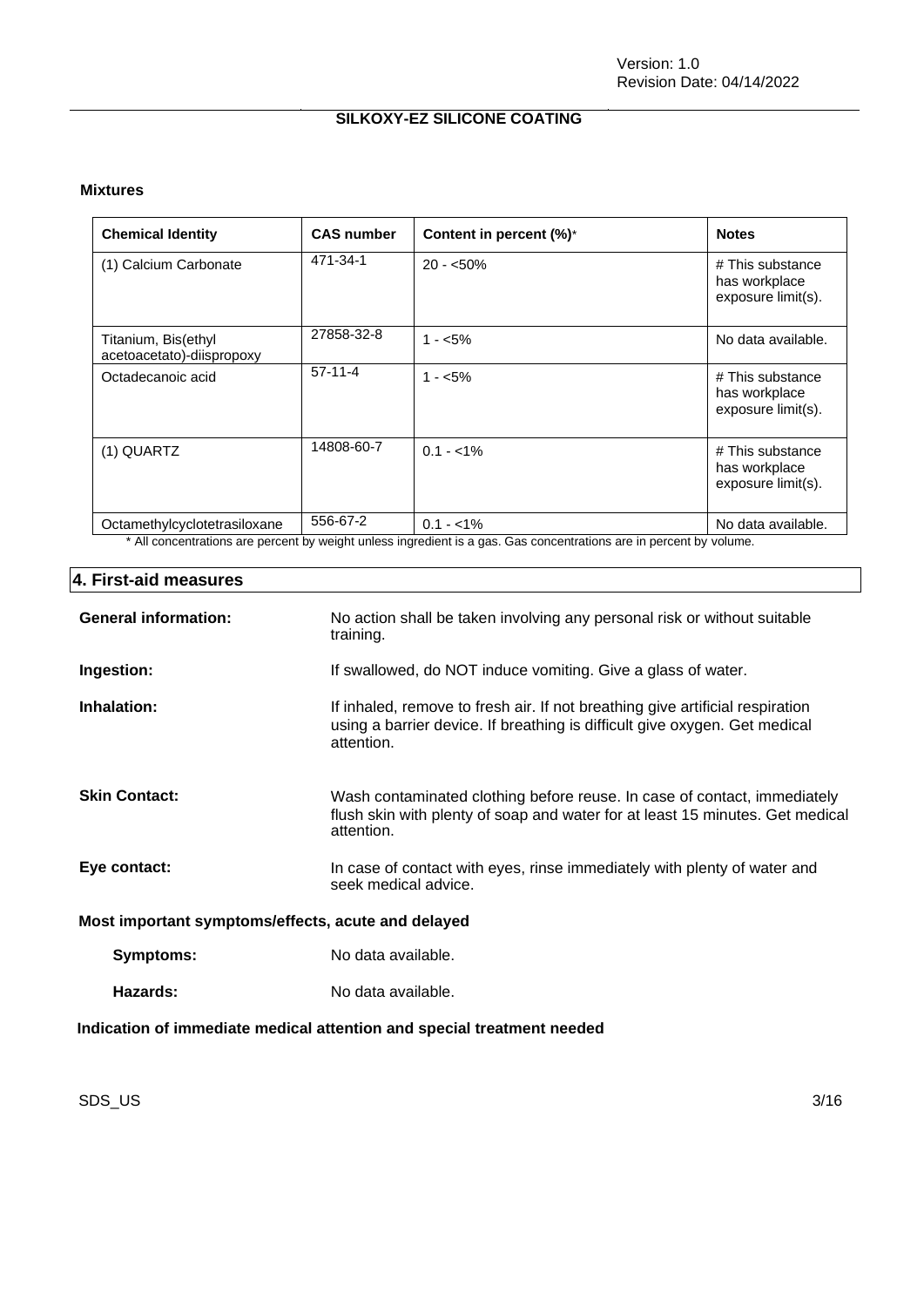| Treatment is symptomatic and supportive. This product reacts with moisture<br>in the acid contents of the stomach to form methanol.                                                                                                                                                                                                            |  |  |  |
|------------------------------------------------------------------------------------------------------------------------------------------------------------------------------------------------------------------------------------------------------------------------------------------------------------------------------------------------|--|--|--|
|                                                                                                                                                                                                                                                                                                                                                |  |  |  |
| Fire residues and contaminated fire extinguishing water must be disposed<br>of in accordance with local regulations. Use standard firefighting<br>procedures and consider the hazards of other involved materials.                                                                                                                             |  |  |  |
| Suitable (and unsuitable) extinguishing media                                                                                                                                                                                                                                                                                                  |  |  |  |
| Water spray Carbon dioxide Foam.                                                                                                                                                                                                                                                                                                               |  |  |  |
| Do not use water jet as an extinguisher, as this will spread the fire.                                                                                                                                                                                                                                                                         |  |  |  |
| In case of fire, carbon monoxide and carbon dioxide may be formed. Acute<br>overexposure to the products of combustion may result in irritation of the<br>respiratory tract. Measurements at temperatures above 150°C in presence<br>of air (oxygen) have shown that small amounts of formaldehyde are formed<br>due to oxidative degradation. |  |  |  |
| Special protective equipment and precautions for firefighters                                                                                                                                                                                                                                                                                  |  |  |  |
| When using do not smoke. Do not empty into drains.                                                                                                                                                                                                                                                                                             |  |  |  |
|                                                                                                                                                                                                                                                                                                                                                |  |  |  |
|                                                                                                                                                                                                                                                                                                                                                |  |  |  |

## **6. Accidental release measures**

| <b>Personal precautions,</b><br>protective equipment and<br>emergency procedures: | Product releases methanol during application and curing. Avoid contact<br>with eyes, skin, and clothing. Use only in well-ventilated areas. Avoid<br>inhalation of vapors and spray mists. Keep container closed. Keep out of<br>reach of children. See Section 8 of the SDS for Personal Protective<br>Equipment. |
|-----------------------------------------------------------------------------------|--------------------------------------------------------------------------------------------------------------------------------------------------------------------------------------------------------------------------------------------------------------------------------------------------------------------|
| <b>Methods and material for</b><br>containment and cleaning<br>up:                | Wear proper protective equipment as specified in the protective equipment<br>section. Wipe, scrape, or soak up in an inert material and put in a container<br>intended for flammable materials for disposal. Warn other workers of spill.<br>Keep unauthorized personnel away.                                     |

SDS\_US 4/16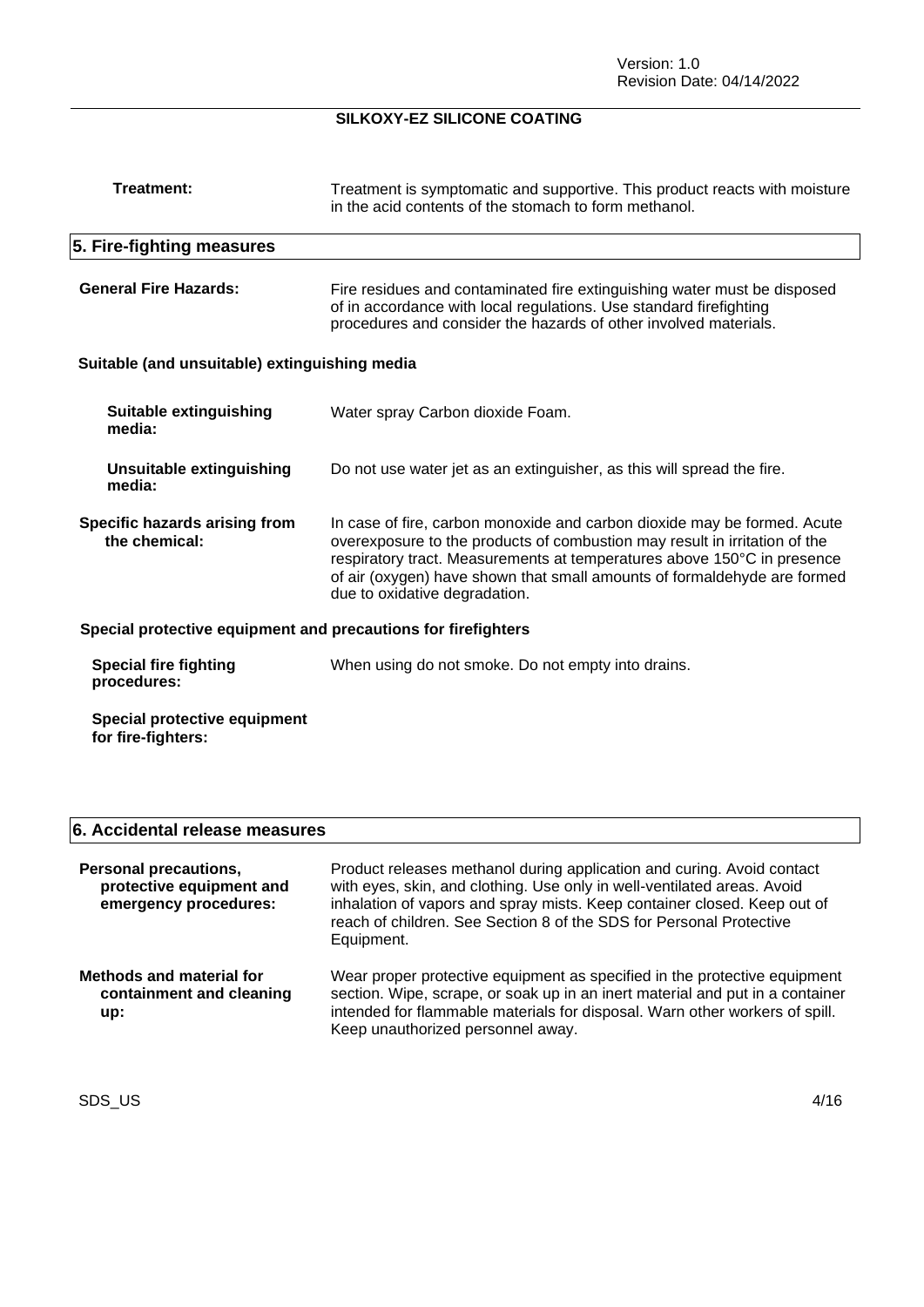Version: 1.0 Revision Date: 04/14/2022

#### **SILKOXY-EZ SILICONE COATING**

| <b>Notification Procedures:</b>       | Caution: Contaminated surfaces may be slippery. See Section 8 of the SDS<br>for Personal Protective Equipment. |
|---------------------------------------|----------------------------------------------------------------------------------------------------------------|
| <b>Environmental Precautions:</b>     | Do not allow runoff to sewer, waterway or ground.                                                              |
| 7. Handling and storage               |                                                                                                                |
| <b>Precautions for safe handling:</b> |                                                                                                                |

| Conditions for safe storage,<br>including any<br>incompatibilities: | Keep container tightly closed. Recommended storage in original container<br>below 30'C (85'F). |
|---------------------------------------------------------------------|------------------------------------------------------------------------------------------------|
|---------------------------------------------------------------------|------------------------------------------------------------------------------------------------|

#### **8. Exposure controls/personal protection**

#### **Control Parameters**

#### **Occupational Exposure Limits**

| <b>Chemical Identity</b>                        | Type       | <b>Exposure Limit Values</b> | <b>Source</b>                                                                  |
|-------------------------------------------------|------------|------------------------------|--------------------------------------------------------------------------------|
| (1) Calcium Carbonate -<br>Total                | <b>REL</b> | 10 $mg/m3$                   | US. NIOSH: Pocket Guide to Chemical<br>Hazards (2010)                          |
| (1) Calcium Carbonate -<br>Respirable.          | <b>REL</b> | $5 \text{ mg/m}$ 3           | US. NIOSH: Pocket Guide to Chemical<br>Hazards (2010)                          |
| (1) Calcium Carbonate -<br>Total dust.          | PEL        | $15 \text{ mg/m}$            | US. OSHA Table Z-1 Limits for Air<br>Contaminants (29 CFR 1910.1000) (02 2006) |
| (1) Calcium Carbonate -<br>Respirable fraction. | PEL        | $5$ mg/m $3$                 | US. OSHA Table Z-1 Limits for Air<br>Contaminants (29 CFR 1910.1000) (02 2006) |
| (1) Calcium Carbonate -<br>Total dust.          | <b>TWA</b> | 15 mg/m3                     | US. OSHA Table Z-1-A (29 CFR 1910.1000)<br>(1989)                              |
| (1) Calcium Carbonate -<br>Respirable fraction. | <b>TWA</b> | $5$ mg/m $3$                 | US. OSHA Table Z-1-A (29 CFR 1910.1000)<br>(1989)                              |
| Octadecanoic acid                               | TWA        | $10 \text{ mg/m}$            | US. ACGIH Threshold Limit Values (03 2015)                                     |
| (1) QUARTZ - Respirable<br>fraction.            | <b>TWA</b> | $0.025$ mg/m $3$             | US. ACGIH Threshold Limit Values (03 2015)                                     |
| (1) QUARTZ - Respirable<br>dust.                | <b>REL</b> | $0.05$ mg/m3                 | US. NIOSH: Pocket Guide to Chemical<br>Hazards (2010)                          |
|                                                 | <b>TWA</b> | $0.1$ mg/m $3$               | US. OSHA Table Z-1-A (29 CFR 1910.1000)<br>(1989)                              |
| (1) QUARTZ - Respirable.                        | <b>TWA</b> | 2.4 millions                 | US. OSHA Table Z-3 (29 CFR 1910.1000)                                          |
|                                                 |            | of particles                 | (2000)                                                                         |
|                                                 |            | per cubic foot               |                                                                                |
|                                                 |            | of air                       |                                                                                |
|                                                 | <b>TWA</b> | $0.1$ mg/m $3$               | US. OSHA Table Z-3 (29 CFR 1910.1000)<br>(2000)                                |
| (1) QUARTZ                                      | PEL        | $0.05$ mg/m $3$              | US. OSHA Table Z-1 Limits for Air<br>Contaminants (29 CFR 1910.1000) (03 2016) |
| Octamethylcyclotetrasiloxane                    | <b>TWA</b> | 5 ppm                        |                                                                                |

#### **Appropriate Engineering Controls**

Eye wash facilities and emergency shower must be available when handling this product.

 $\mathsf{SDS}\_\mathsf{U}\mathsf{S}$  5/16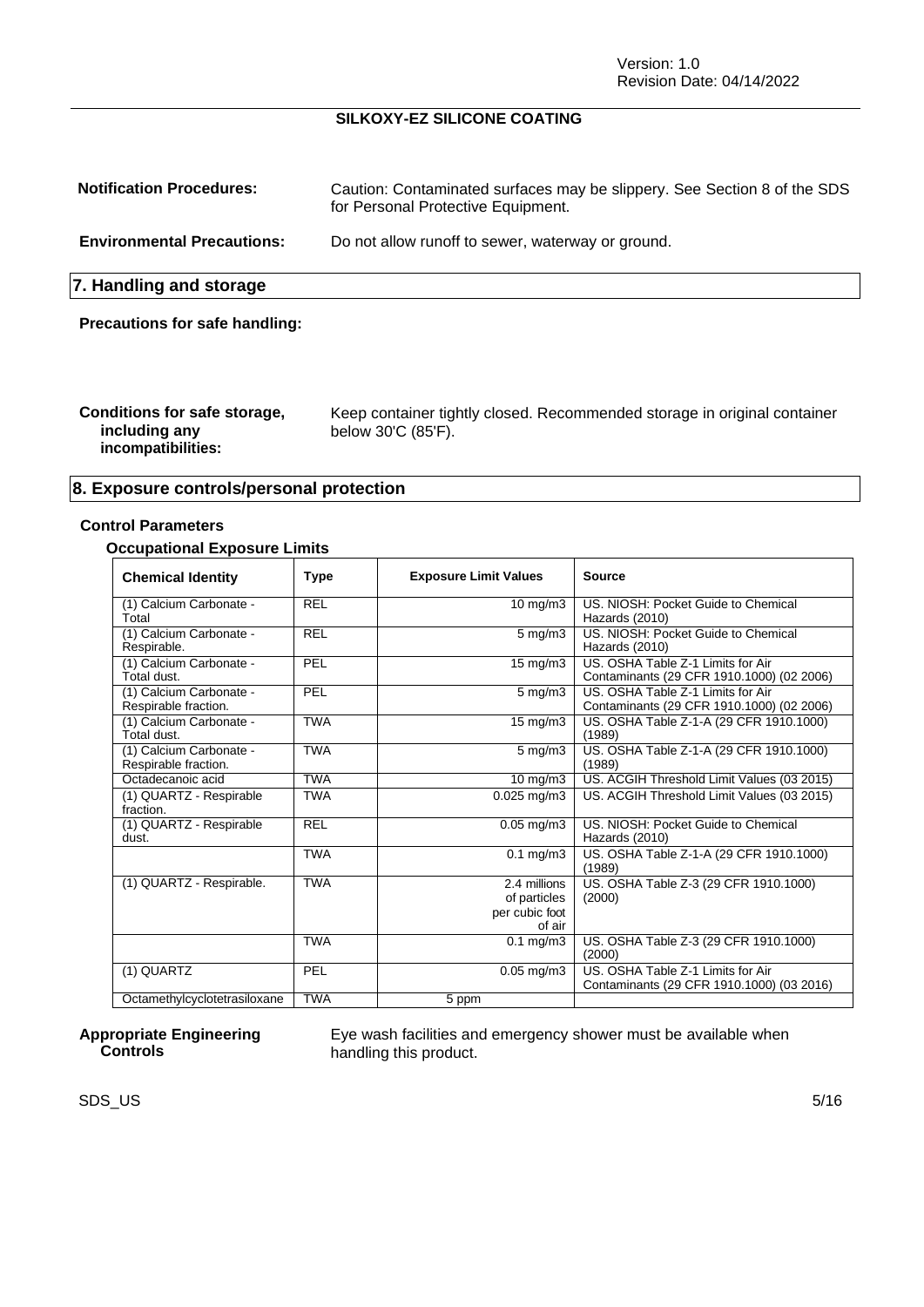## **Individual protection measures, such as personal protective equipment**

| <b>General information:</b>                       | Ventilation and other forms of engineering controls are preferred for<br>controlling exposures. Respiratory protection may be needed for non-<br>routine or emergency situations.                                                                                                                                                    |
|---------------------------------------------------|--------------------------------------------------------------------------------------------------------------------------------------------------------------------------------------------------------------------------------------------------------------------------------------------------------------------------------------|
| <b>Eye/face protection:</b>                       | Monogoggles                                                                                                                                                                                                                                                                                                                          |
| <b>Skin Protection</b><br><b>Hand Protection:</b> | Chemical resistant gloves                                                                                                                                                                                                                                                                                                            |
| Other:                                            | Wear rubber apron. Wear suitable protective clothing and eye/face<br>protection.                                                                                                                                                                                                                                                     |
| <b>Respiratory Protection:</b>                    | If exposure limits are exceeded or respiratory irritation is experienced,<br>NIOSH/MSHA approved respiratory protection should be worn. Supplied<br>air respirators may be required for non-routine or emergency situations.<br>Respiratory protection must be provided in accordance with OSHA<br>regulations (see 29CFR 1910.134). |
| <b>Hygiene measures:</b>                          | Always observe good personal hygiene measures, such as washing after<br>handling the material and before eating, drinking, and/or smoking. Routinely<br>wash work clothing to remove contaminants. Discard contaminated<br>footwear that cannot be cleaned.                                                                          |

## **9. Physical and chemical properties**

#### **Appearance**

| <b>Physical state:</b>                                | liquid             |  |  |
|-------------------------------------------------------|--------------------|--|--|
| Form:                                                 | liquid             |  |  |
| Color:                                                | Various            |  |  |
| Odor:                                                 | Alcohol            |  |  |
| Odor threshold:                                       | No data available. |  |  |
| pH:                                                   | not applicable     |  |  |
| <b>Melting point/freezing point:</b>                  | not applicable     |  |  |
| Initial boiling point and boiling range:              | No data available. |  |  |
| <b>Flash Point:</b>                                   | Not Applicable     |  |  |
| <b>Evaporation rate:</b>                              | No data available. |  |  |
| Flammability (solid, gas):                            | No data available. |  |  |
| Upper/lower limit on flammability or explosive limits |                    |  |  |
| Flammability limit - upper (%):                       | No data available. |  |  |
| Flammability limit - lower (%):                       | No data available. |  |  |
| Explosive limit - upper (%):                          | No data available. |  |  |
|                                                       |                    |  |  |

 $\mathsf{SDS\_US}$  6/16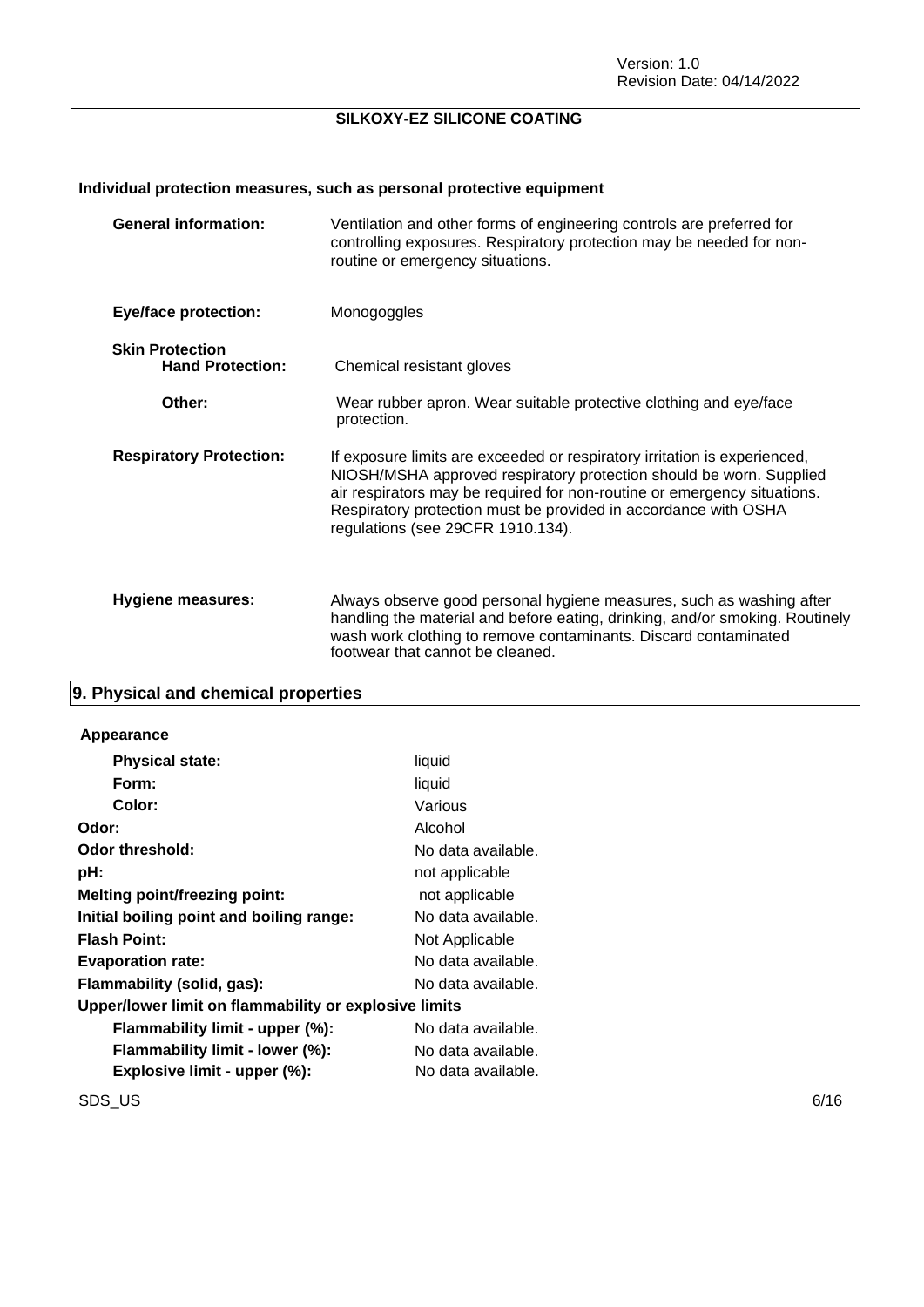| Explosive limit - lower (%):                        | No data available. |
|-----------------------------------------------------|--------------------|
| Heat of combustion:                                 | No data available. |
| Vapor pressure:                                     | No data available. |
| Vapor density:                                      | No data available. |
| <b>Density:</b>                                     | No data available. |
| <b>Relative density:</b>                            | 1.30               |
| Solubility(ies)                                     |                    |
| <b>Solubility in water:</b>                         | No data available. |
| Solubility (other):                                 | No data available. |
| Partition coefficient (n-octanol/water) Log<br>Pow: | No data available. |
| <b>Auto-ignition temperature:</b>                   | No data available. |
| Decomposition temperature:                          | No data available. |
| <b>SADT:</b>                                        | No data available. |
| Viscosity, dynamic:                                 | No data available. |
| Viscosity, kinematic:                               | No data available. |
| VOC:                                                | 24 g/l;            |

## **10. Stability and reactivity**

| <b>Reactivity:</b>                                 | No dangerous reaction if used as recommended.                                                                                                                                                      |
|----------------------------------------------------|----------------------------------------------------------------------------------------------------------------------------------------------------------------------------------------------------|
| <b>Chemical Stability:</b>                         | Material is stable under normal conditions.                                                                                                                                                        |
| <b>Possibility of hazardous</b><br>reactions:      | Hazardous polymerisation does not occur.                                                                                                                                                           |
| Conditions to avoid:                               | None known.                                                                                                                                                                                        |
| Incompatible Materials:                            | None known.                                                                                                                                                                                        |
| <b>Hazardous Decomposition</b><br><b>Products:</b> | Carbon oxides Oxides of silicon. Measurements at temperatures above<br>150°C in presence of air (oxygen) have shown that small amounts of<br>formaldehyde are formed due to oxidative degradation. |

## **11. Toxicological information**

| Information on likely routes of exposure |                    |  |
|------------------------------------------|--------------------|--|
| Ingestion:                               | No data available. |  |
| Inhalation:                              | No data available. |  |

SDS\_US 7/16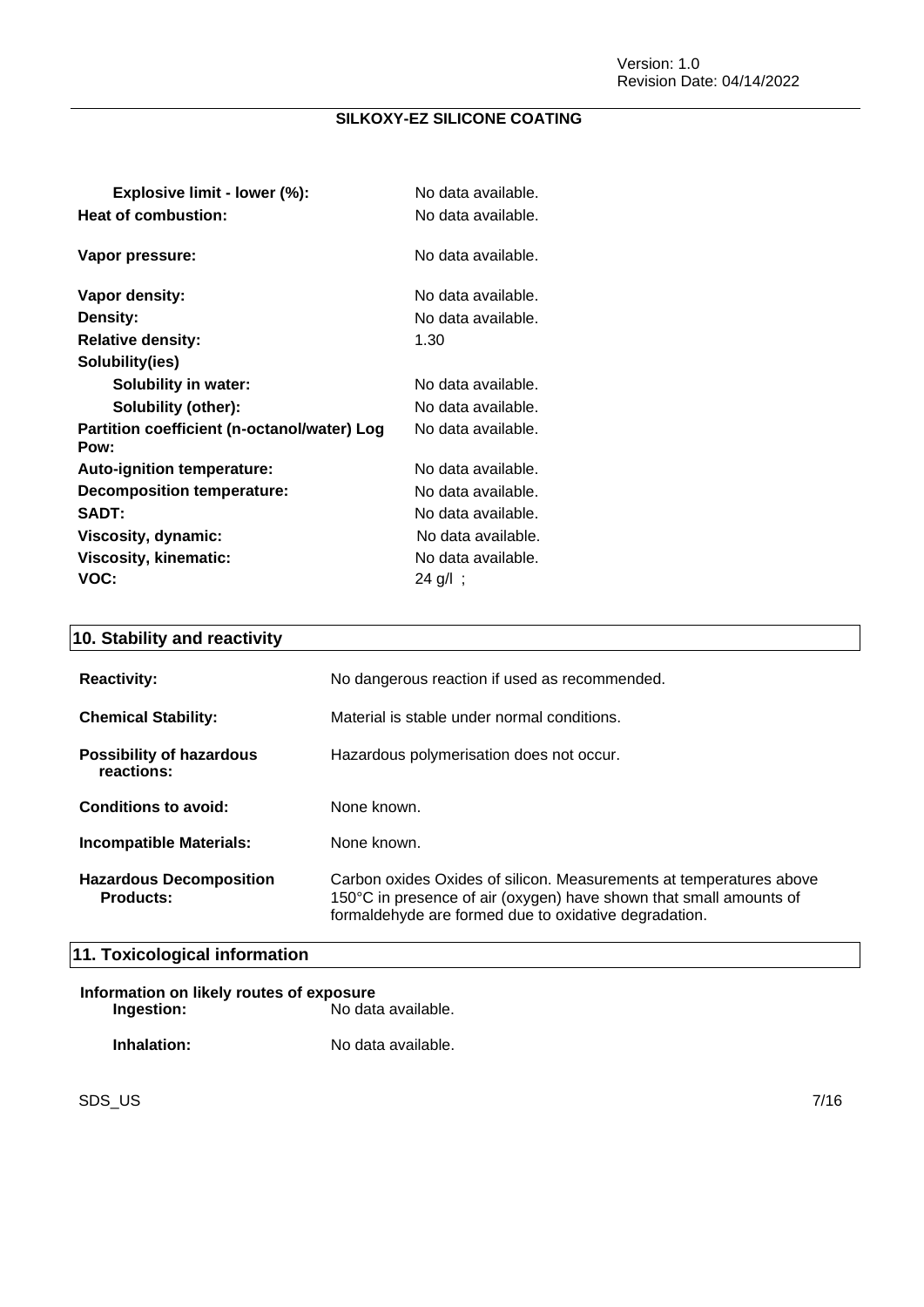| <b>Skin Contact:</b>                                        | No data available.                                                                                 |
|-------------------------------------------------------------|----------------------------------------------------------------------------------------------------|
| Eye contact:                                                | No data available.                                                                                 |
| Ingestion:                                                  | Symptoms related to the physical, chemical and toxicological characteristics<br>No data available. |
| Inhalation:                                                 | No data available.                                                                                 |
| <b>Skin Contact:</b>                                        | No data available.                                                                                 |
| Eye contact:                                                | No data available.                                                                                 |
| Information on toxicological effects                        |                                                                                                    |
| Acute toxicity (list all possible routes of exposure)       |                                                                                                    |
| Oral<br><b>Product:</b>                                     | Not classified for acute toxicity based on available data.                                         |
| Specified substance(s):<br>Octadecanoic acid                | LD 50 (Rat, No data available.): $>$ 2,000 mg/kg                                                   |
| Octamethylcyclotetrasilox<br>ane                            | LD 50 (Rat): 4,800 mg/kg                                                                           |
| <b>Dermal</b><br><b>Product:</b>                            | Not classified for acute toxicity based on available data.                                         |
| Specified substance(s):<br>Octamethylcyclotetrasilox<br>ane | LD 50 (Rat): $> 2,400$ mg/kg                                                                       |
| <b>Inhalation</b><br><b>Product:</b>                        | Not classified for acute toxicity based on available data.                                         |
| Specified substance(s):<br>Octamethylcyclotetrasilox<br>ane | LC50 (Rat): 36 mg/l                                                                                |
| <b>Repeated dose toxicity</b><br>Product:                   | No data available.                                                                                 |
| <b>Skin Corrosion/Irritation</b><br><b>Product:</b>         | No data available.                                                                                 |

 $\mathsf{SDS\_US}$  8/16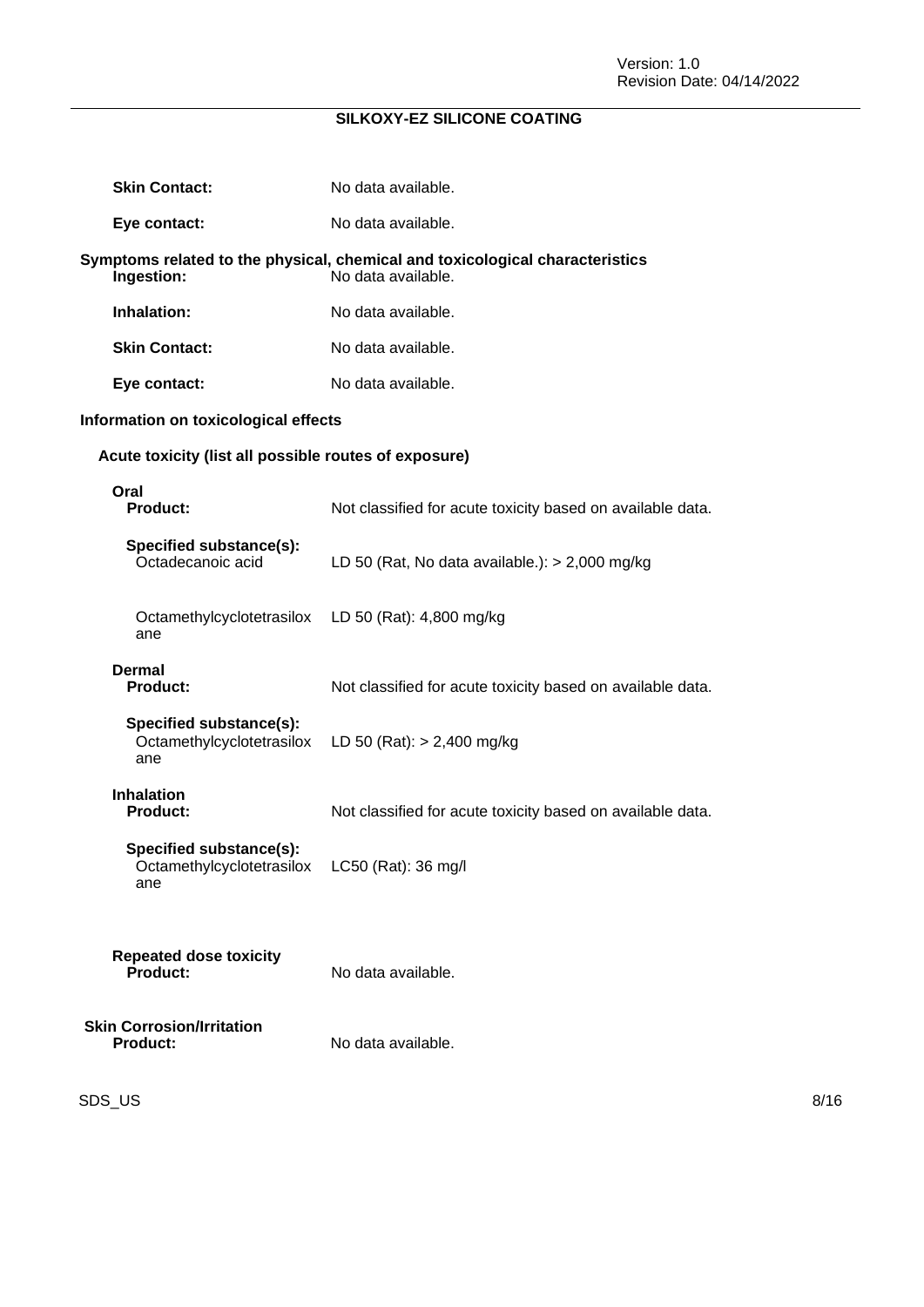| <b>Serious Eye Damage/Eye Irritation</b><br><b>Product:</b>                  | No data available.                                                                                                                                                                                     |
|------------------------------------------------------------------------------|--------------------------------------------------------------------------------------------------------------------------------------------------------------------------------------------------------|
| <b>Respiratory or Skin Sensitization</b><br><b>Product:</b>                  | No data available.                                                                                                                                                                                     |
| Carcinogenicity<br><b>Product:</b>                                           | No data available.                                                                                                                                                                                     |
|                                                                              | IARC Monographs on the Evaluation of Carcinogenic Risks to Humans:                                                                                                                                     |
| (1) QUARTZ                                                                   | Overall evaluation: 1. Carcinogenic to humans.                                                                                                                                                         |
|                                                                              |                                                                                                                                                                                                        |
| (1) QUARTZ                                                                   | US. National Toxicology Program (NTP) Report on Carcinogens:<br>Known To Be Human Carcinogen.                                                                                                          |
| No carcinogenic components identified                                        | US. OSHA Specifically Regulated Substances (29 CFR 1910.1001-1050):                                                                                                                                    |
| <b>Germ Cell Mutagenicity</b>                                                |                                                                                                                                                                                                        |
| In vitro<br><b>Product:</b>                                                  | No data available.                                                                                                                                                                                     |
| Specified substance(s):<br>Octamethylcyclotetrasilox<br>ane                  | Ames-Test (OECD-Guideline 471 (Genetic Toxicology: Salmonella<br>typhimurium, Reverse Mutation Assay)): negative (not mutagenic)<br>Mouse Lymphoma Assay (OECD Guidline 476): negative (not mutagenic) |
| In vivo<br><b>Product:</b>                                                   | No data available.                                                                                                                                                                                     |
| Specified substance(s):<br>Octamethylcyclotetrasilox<br>ane                  | Chromosomal aberration (OECD-Guideline 474 (Genetic Toxicology:<br>Micronucleus Test)) Inhalation (Rat, male and female): negative                                                                     |
| <b>Reproductive toxicity</b><br><b>Product:</b>                              | No data available.                                                                                                                                                                                     |
| <b>Specific Target Organ Toxicity - Single Exposure</b><br>Product:          | No data available.                                                                                                                                                                                     |
| <b>Specific Target Organ Toxicity - Repeated Exposure</b><br><b>Product:</b> | No data available.                                                                                                                                                                                     |
| <b>Aspiration Hazard</b>                                                     |                                                                                                                                                                                                        |

SDS\_US 9/16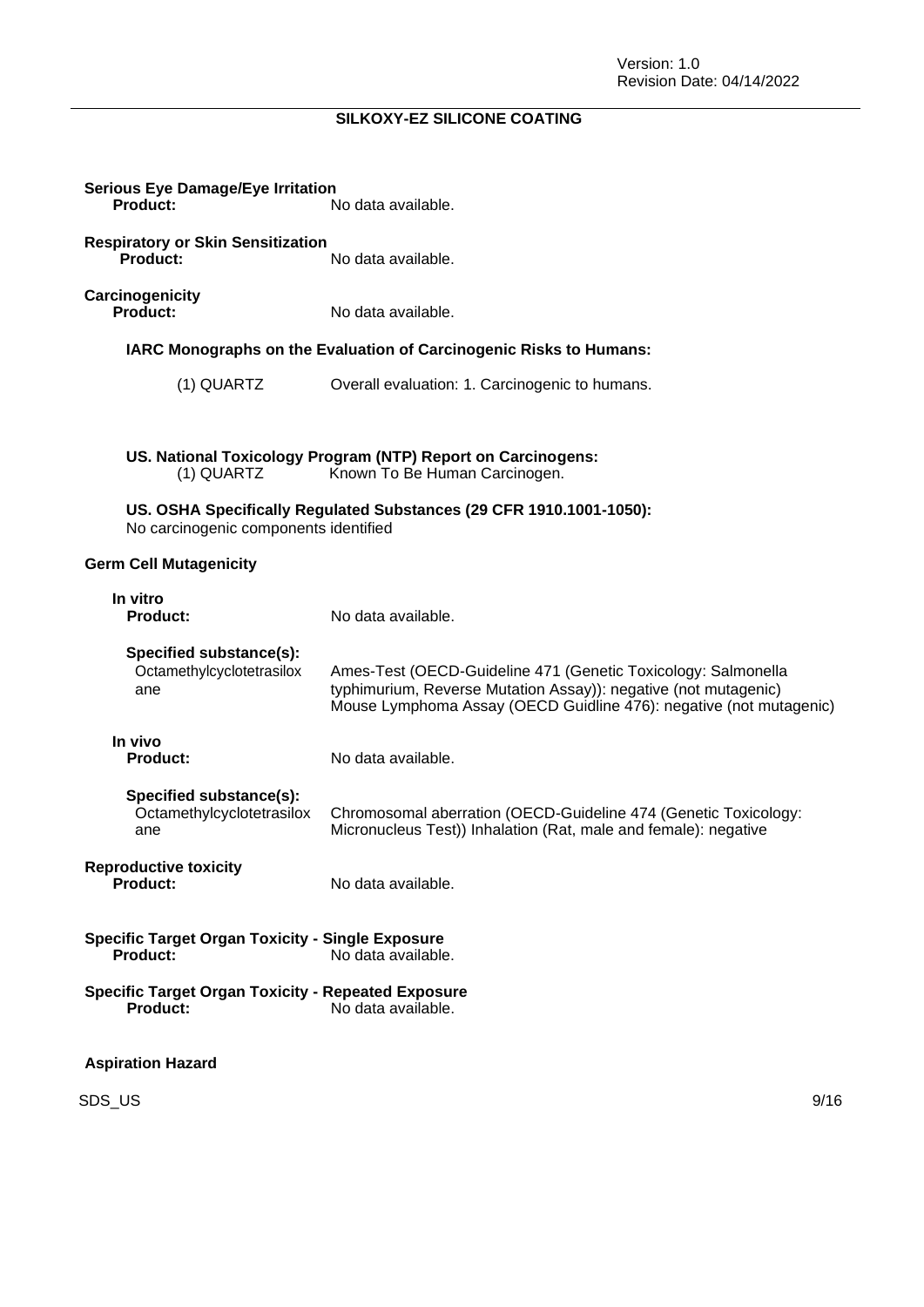**Product:** No data available.

**Other effects:** No data available.

#### **Specified substance(s):**

Octamethylcyclotetrasil oxane Octamethylcyclotetrasiloxane (D4) Ingestion: Rodents given large doses via oral gavage of Octamethylcyclotetrasiloxane (1600mg/kg/day,14 days), developed increased liver weights relative to unexposed control animals due to hepatocellular hyperplasia (increased number of liver cells which appear normal) as well as hypertrophy (increased cell size). Inhalation: In inhalation studies, laboratory rodents exposed to Octamethylcyclotetrasiloxane (300 ppm five days/week, 90 days) developed increased liver weights in female animals relative to unexposed control animals. When the exposure was stopped, liver weights returned to normal. Microscopic examination of the liver cells did not show any evidence of pathology. This response in rats, which does not affect the animal's health, is welldocumented and widely recognized. It is related to an increase of liver enzymes that metabolize and eliminate a material from the body. The increased liver weight reverses even while the D4 exposure continues. The finding is not adverse, but is considered a natural adaptive change in rats, and does not represent a hazard to humans. Inhalation studies utilizing laboratory rabbits and guinea pigs showed no effects on liver weights. Inhalation exposures typical of industrial usage (5-10 ppm) showed no toxic effects in rodents. Range finding reproductive studies were conducted (whole body inhalation, 70 days prior to mating, through mating, gestation and lactation), with D4. Rats were exposed to 70 and 700 ppm. In the 700 ppm group, there was a statistically significant reduction in mean litter size and in implantation sites. No D4 related clinical signs were observed in the pups and no exposure related pathological findings were found. A two-year, combined chronic/carcinogenicity study, during which rats were exposed to D4 by inhalation, data showed a statistically significant increase in a benign uterine tumor in female rats exposed at the highest level--a level much higher than the low levels that consumers or workers may encounter. An expert panel of independent scientists who have reviewed the results of this research concur that the finding seen in the two-year study occurred through a biological pathway that is specific to the rat and is not relevant to humans. Therefore, this observed effect does not indicate a potential health hazard to humans. In developmental toxicity studies, rats and rabbits were exposed to D4 at concentrations up to 700 ppm and 500 ppm, respectively. No teratogenic effects (birth defects) were observed in either study.

**12. Ecological information**

#### **Ecotoxicity:**

**Acute hazards to the aquatic environment:**

SDS\_US 10/16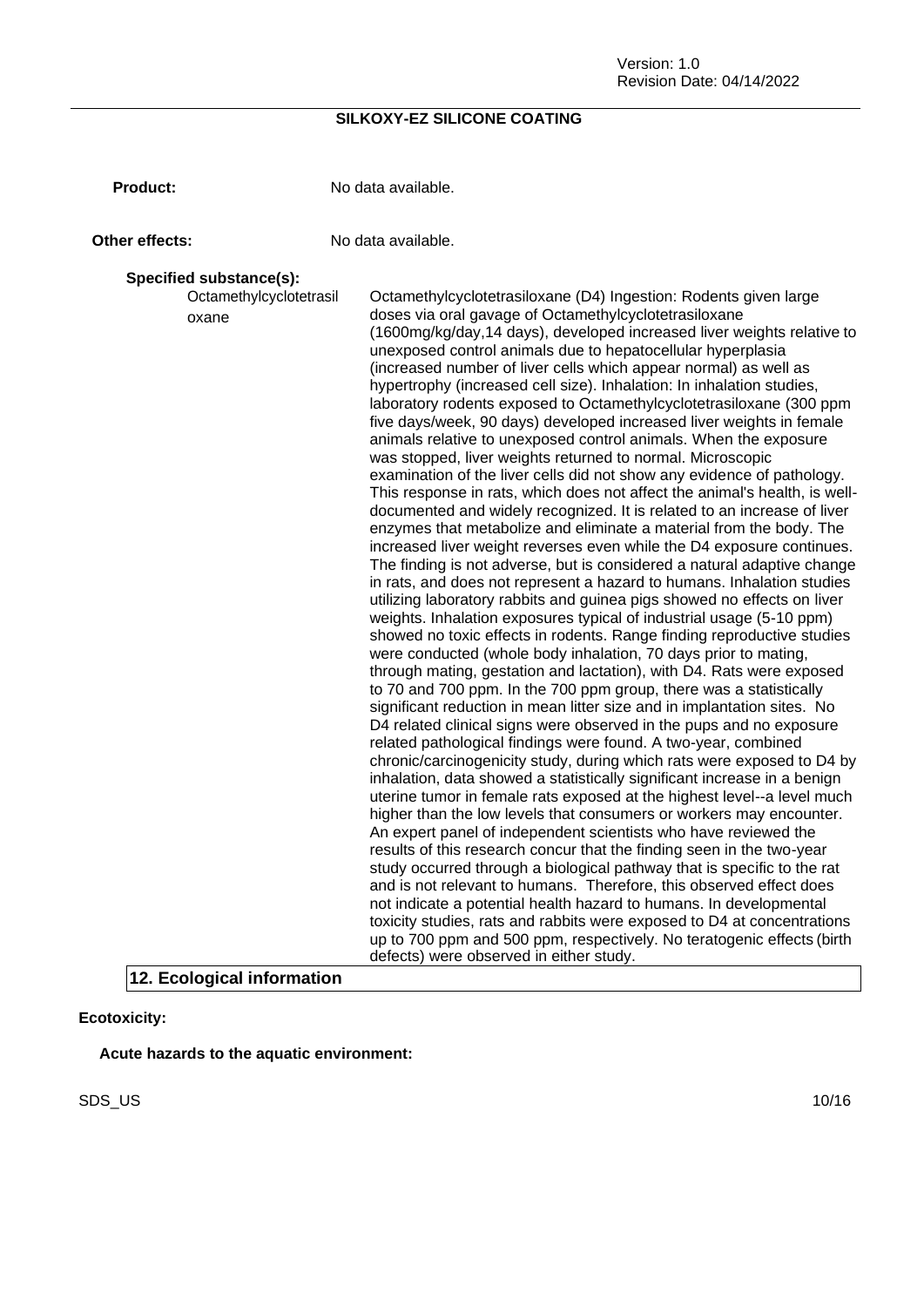| <b>Fish</b><br><b>Product:</b>                                                              | No data available.                                                                                                          |       |
|---------------------------------------------------------------------------------------------|-----------------------------------------------------------------------------------------------------------------------------|-------|
| Specified substance(s):<br>Octadecanoic acid                                                | LC0 (Brachydanio rerio, 96 h): > 100 mg/l<br>LC0 (Leuciscus idus, 96 h): > 100 mg/l                                         |       |
| <b>Aquatic Invertebrates</b><br>Product:                                                    | No data available.                                                                                                          |       |
| Chronic hazards to the aquatic environment:                                                 |                                                                                                                             |       |
| <b>Fish</b><br><b>Product:</b>                                                              | No data available.                                                                                                          |       |
| Specified substance(s):<br>Octadecanoic acid                                                | LC0 (Brachydanio rerio, 4 d): > 100 mg/l<br>LC0 (Leuciscus idus, $4 d$ ): $> 100$ mg/l                                      |       |
| <b>Aquatic Invertebrates</b><br><b>Product:</b>                                             | No data available.                                                                                                          |       |
| <b>Toxicity to Aquatic Plants</b><br>Product:                                               | No data available.                                                                                                          |       |
| <b>Persistence and Degradability</b>                                                        |                                                                                                                             |       |
| <b>Biodegradation</b><br>Product:                                                           | No data available.                                                                                                          |       |
| Specified substance(s):<br>Octamethylcyclotetrasilox<br>ane                                 | 3.7 % (29 d, 310 Ready Biodegradability - CO <sub>2</sub> in Sealed Vessels<br>(Headspace Test)) Not readily biodegradable. |       |
| <b>BOD/COD Ratio</b><br><b>Product:</b>                                                     | No data available.                                                                                                          |       |
| <b>Bioaccumulative potential</b><br><b>Bioconcentration Factor (BCF)</b><br><b>Product:</b> | No data available.                                                                                                          |       |
| Specified substance(s):<br>Octamethylcyclotetrasilox<br>ane                                 | Fathead Minnow, Bioconcentration Factor (BCF): 12.40                                                                        |       |
| Partition Coefficient n-octanol / water (log Kow)<br><b>Product:</b>                        | No data available.                                                                                                          |       |
| SDS_US                                                                                      |                                                                                                                             | 11/16 |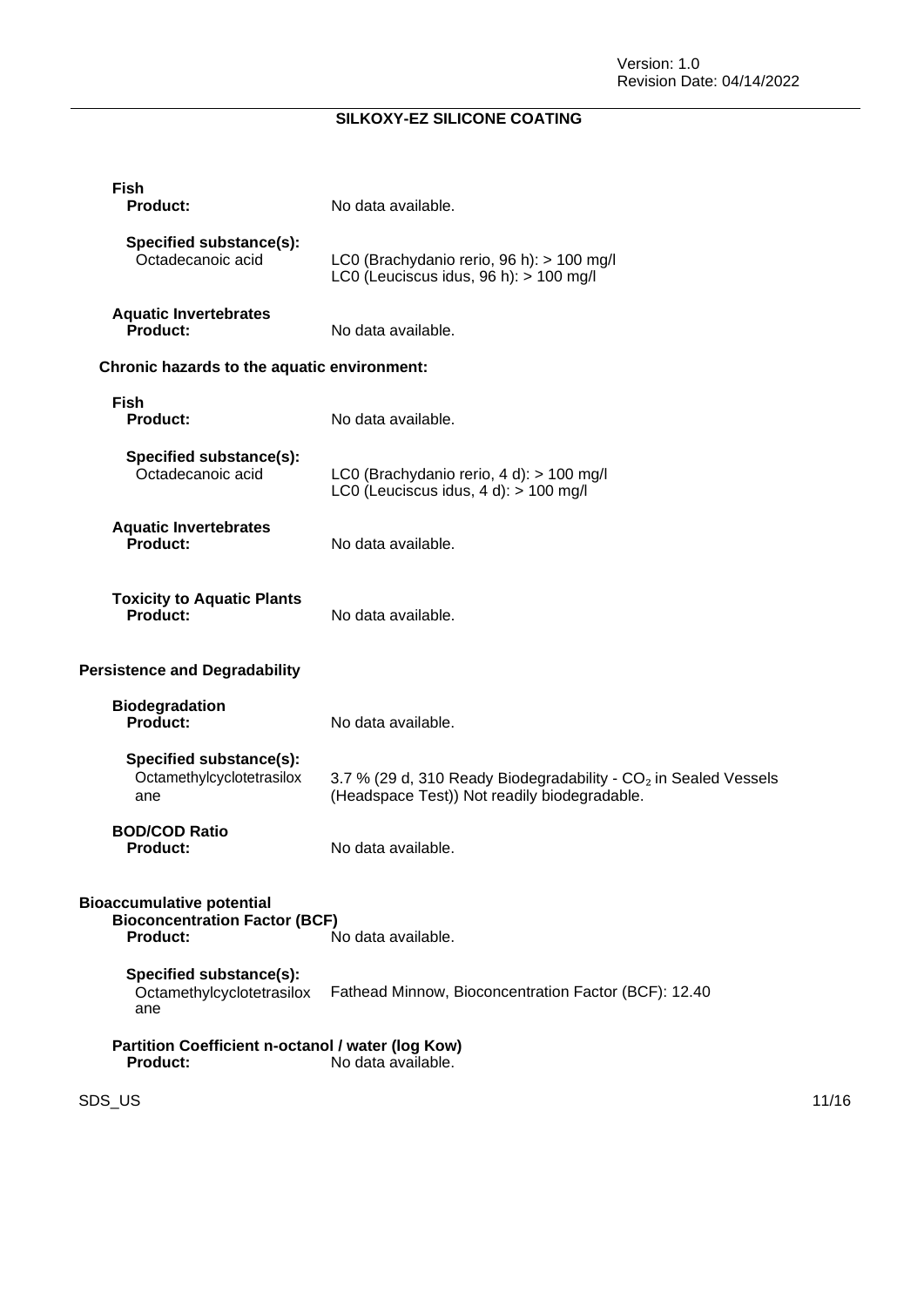| <b>Mobility in soil:</b>                         | No data available.                                                                                                                                                                                                             |
|--------------------------------------------------|--------------------------------------------------------------------------------------------------------------------------------------------------------------------------------------------------------------------------------|
|                                                  | Known or predicted distribution to environmental compartments                                                                                                                                                                  |
| (1) Calcium Carbonate                            | No data available.                                                                                                                                                                                                             |
| Titanium, Bis(ethyl<br>acetoacetato)-diispropoxy | No data available.                                                                                                                                                                                                             |
| Octadecanoic acid                                | No data available.                                                                                                                                                                                                             |
| (1) QUARTZ                                       | No data available.                                                                                                                                                                                                             |
| Octamethylcyclotetrasiloxa<br>ne                 | No data available.                                                                                                                                                                                                             |
| Other adverse effects:                           | No data available.                                                                                                                                                                                                             |
| 13. Disposal considerations                      |                                                                                                                                                                                                                                |
| <b>General information:</b>                      | The generation of waste should be avoided or minimized wherever<br>possible. Do not discharge into drains, water courses or onto the ground.<br>See Section 8 for information on appropriate personal protective<br>equipment. |
| <b>Disposal instructions:</b>                    | Disposal should be made in accordance with federal, state and local<br>regulations.                                                                                                                                            |
| <b>Contaminated Packaging:</b>                   | Dispose of as unused product.                                                                                                                                                                                                  |
| 14. Transport information                        |                                                                                                                                                                                                                                |
| <b>DOT</b>                                       |                                                                                                                                                                                                                                |
| UN Number:                                       | <b>None</b>                                                                                                                                                                                                                    |
| <b>UN Proper Shipping Name:</b>                  | None                                                                                                                                                                                                                           |
| Transport Hazard Class(es)                       |                                                                                                                                                                                                                                |

| Tiansport Hazard Glassies) |             |
|----------------------------|-------------|
| Class:                     | None        |
| $Label(s)$ :               | <b>NONE</b> |
| Packing Group:             | None        |
| Marine Pollutant:          | N٥          |
|                            |             |

### **IMDG**

Not regulated.

#### **IATA**

Not regulated.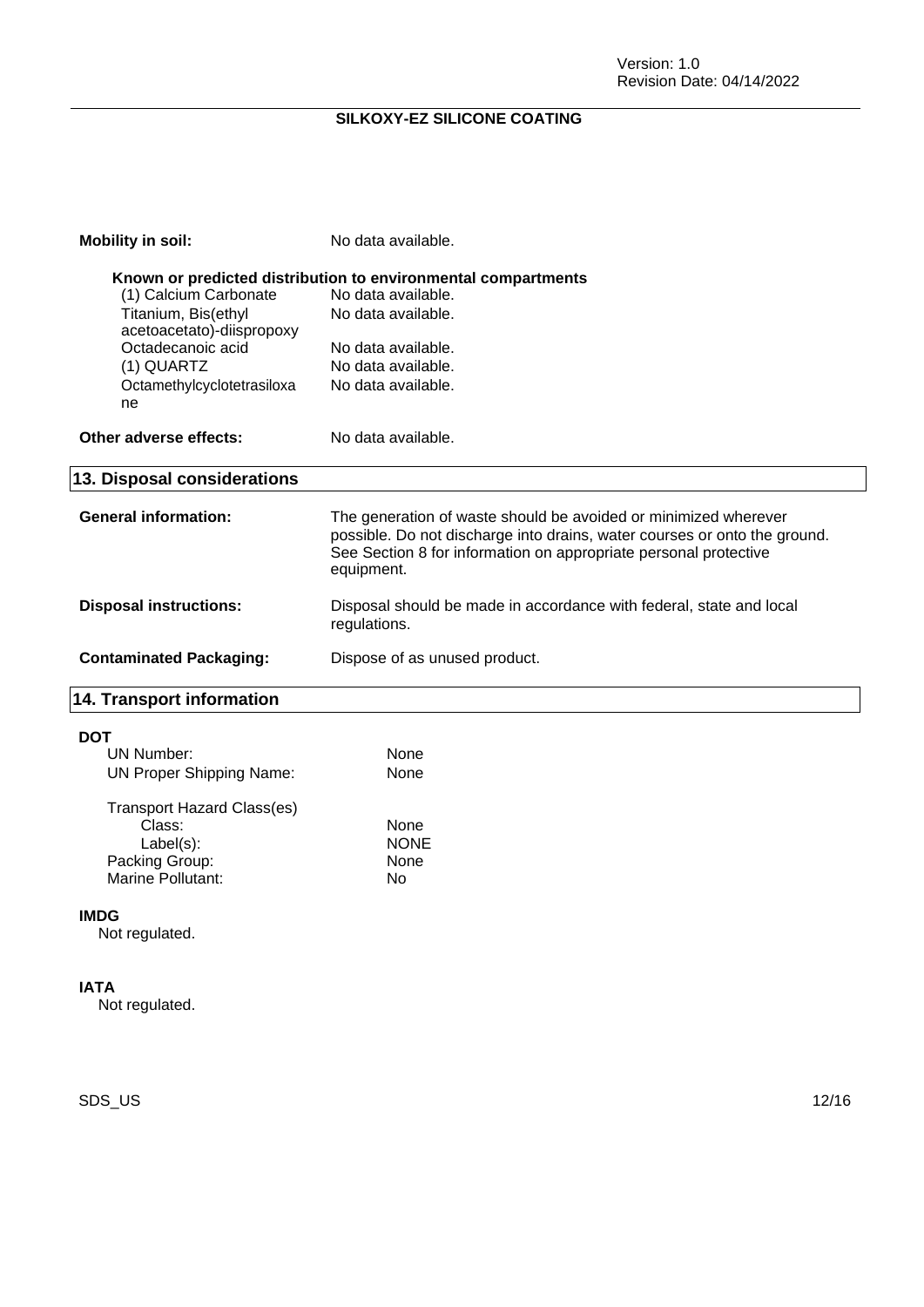#### **Special precautions for user:**

#### **15. Regulatory information**

#### **US Federal Regulations**

#### **TSCA Section 12(b) Export Notification (40 CFR 707, Subpt. D)**

None present or none present in regulated quantities.

#### **CERCLA Hazardous Substance List (40 CFR 302.4):**

None present or none present in regulated quantities.

#### **Superfund Amendments and Reauthorization Act of 1986 (SARA)**

#### **Hazard categories**

Delayed (Chronic) Health Hazard

#### **SARA 302 Extremely Hazardous Substance**

None present or none present in regulated quantities.

#### **SARA 304 Emergency Release Notification**

None present or none present in regulated quantities.

## **SARA 311/312 Hazardous Chemical**

**Threshold Planning Quantity**<br>10000 lbs (1) Calcium Carbonate Titanium, Bis(ethyl 10000 lbs

|                            | .         |
|----------------------------|-----------|
| acetoacetato)-diispropoxy  |           |
| Octadecanoic acid          | 10000 lbs |
| (1) QUARTZ                 | 10000 lbs |
| Octamethylcyclotetrasiloxa | 10000 lbs |
| ne                         |           |

#### **SARA 313 (TRI Reporting)**

None present or none present in regulated quantities.

#### **Clean Water Act Section 311 Hazardous Substances (40 CFR 117.3)** None present or none present in regulated quantities.

## **Clean Air Act (CAA) Section 112(r) Accidental Release Prevention (40 CFR 68.130):**

None present or none present in regulated quantities.

#### **US State Regulations**

SDS\_US 13/16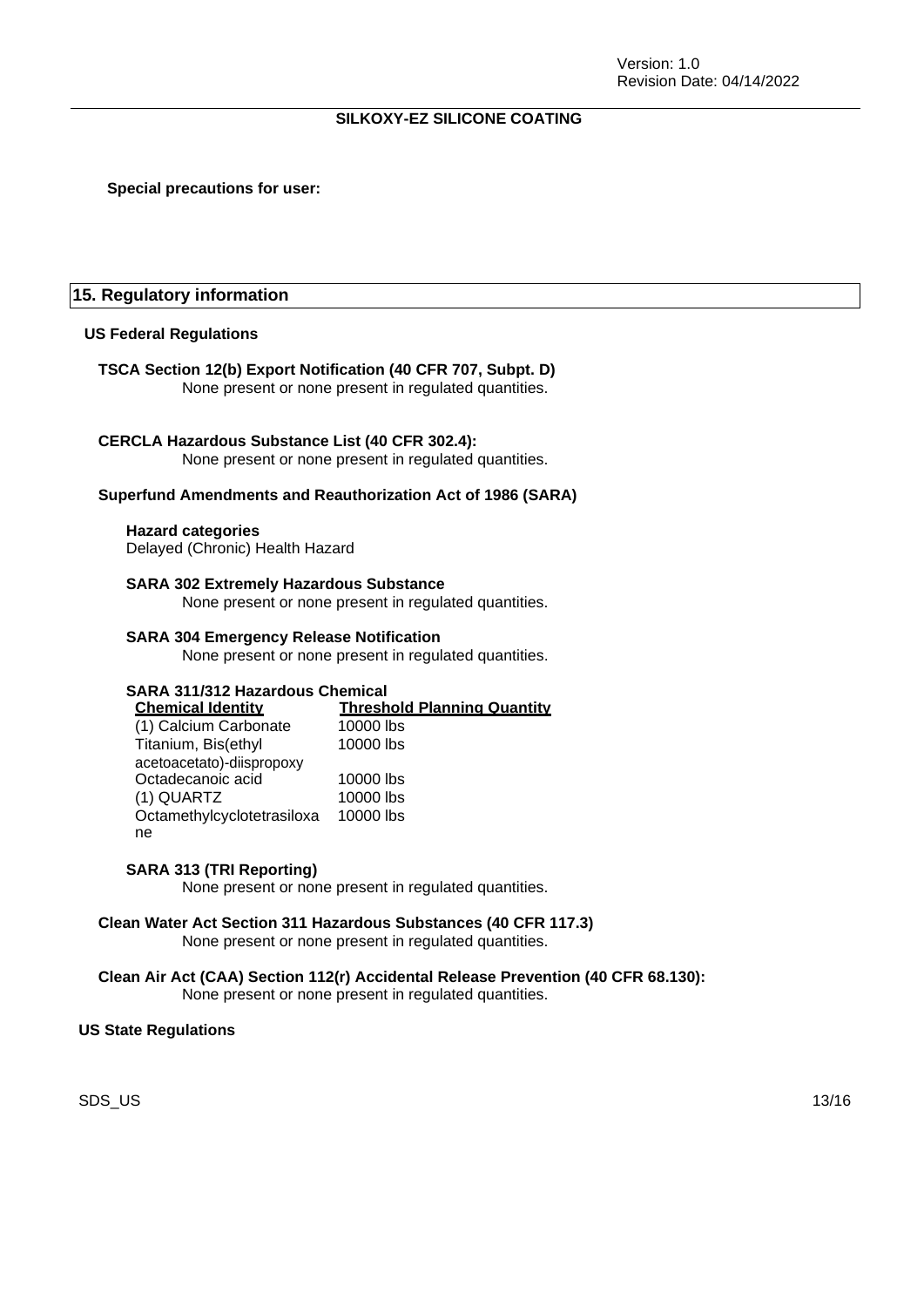#### **US. California Proposition 65**

This product contains chemical(s) known to the State of California to cause cancer and/or to cause birth defects or other reproductive harm.

| (1) TITANIUM DIOXIDE<br>(1) QUARTZ<br>Methanol | Carcinogenic.<br>Carcinogenic.<br>Maximum Allowable Dose Level<br>(MADL): 47000 µg/day. |
|------------------------------------------------|-----------------------------------------------------------------------------------------|
|                                                | Developmental toxin.                                                                    |

#### **US. New Jersey Worker and Community Right-to-Know Act**

#### **Chemical Identity**

Siloxanes and Silicones, di-Me hydroxy terminated (1) Calcium Carbonate Decamethylcyclopentasiloxane Silanamine, 1,1,1-trimethyl-N-(trimethylsilyl) -, reaction products with ammonia, octamethylcyclotetrasiloxane and silica Methyltrimethoxysilane (1) TITANIUM DIOXIDE (1) QUARTZ Octamethylcyclotetrasiloxane

## **US. Massachusetts RTK - Substance List**

## **Chemical Identity**

- (1) Calcium Carbonate
- (1) QUARTZ

#### **US. Pennsylvania RTK - Hazardous Substances**

**Chemical Identity**

(1) Calcium Carbonate

#### **US. Rhode Island RTK**

No ingredient regulated by RI Right-to-Know Law present.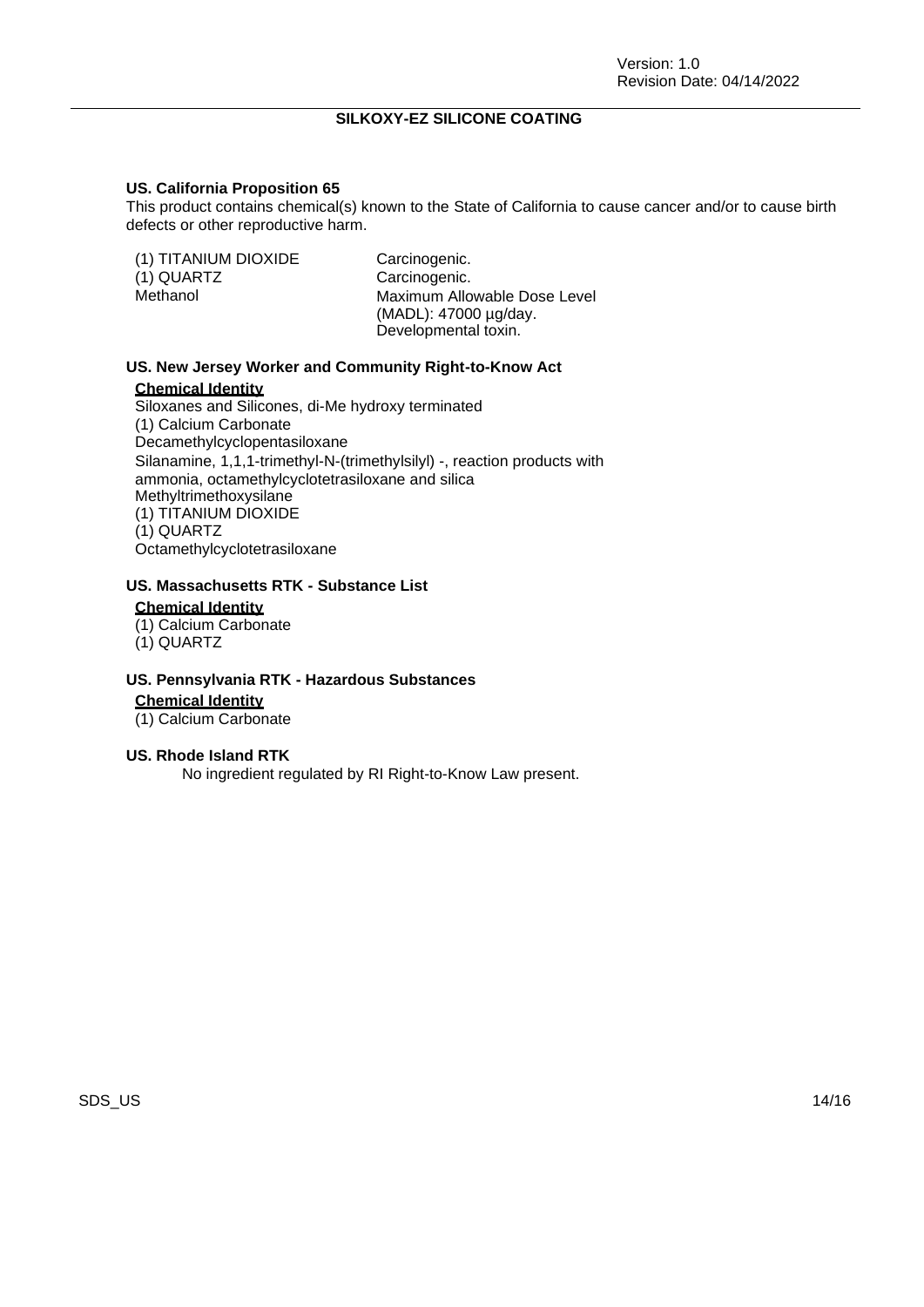#### **Inventory Status:**

| Australia AICS:                                | On or in compliance with the<br>inventory | Remarks: None. |
|------------------------------------------------|-------------------------------------------|----------------|
| Canada DSL Inventory List:                     | Not in compliance with the<br>inventory.  | Remarks: None. |
| EINECS, ELINCS or NLP:                         | On or in compliance with the<br>inventory | Remarks: None. |
| Japan (ENCS) List:                             | Not in compliance with the<br>inventory.  | Remarks: None. |
| China Inv. Existing Chemical<br>Substances:    | Not in compliance with the<br>inventory.  | Remarks: None. |
| Korea Existing Chemicals Inv.<br>(KECI):       | Not in compliance with the<br>inventory.  | Remarks: None. |
| Canada NDSL Inventory:                         | Not in compliance with the<br>inventory.  | Remarks: None. |
| Philippines PICCS:                             | Not in compliance with the<br>inventory.  | Remarks: None. |
| US TSCA Inventory:                             | On or in compliance with the<br>inventory | Remarks: None. |
| New Zealand Inventory<br>of Chemicals:         | Not in compliance with the<br>inventory.  | Remarks: None. |
| <b>Taiwan Chemical Substance</b><br>Inventory: | Not in compliance with the<br>inventory.  | Remarks: None. |

## **16.Other information, including date of preparation or last revision**

#### **HMIS Hazard ID**

| <b>Health</b>              |  |  |
|----------------------------|--|--|
| <b>Flammability</b>        |  |  |
| <b>Physical Hazards</b>    |  |  |
| <b>PERSONAL PROTECTION</b> |  |  |

Hazard rating: 0 - Minimal; 1 - Slight; 2 - Moderate; 3 - Serious; 4 - Severe; RNP - Rating not possible; \*Chronic health effect

| <b>Issue Date:</b>          | 09/19/2017         |
|-----------------------------|--------------------|
| <b>Revision Date:</b>       | No data available. |
| Version #:                  | 1 O                |
| <b>Further Information:</b> | No data available. |